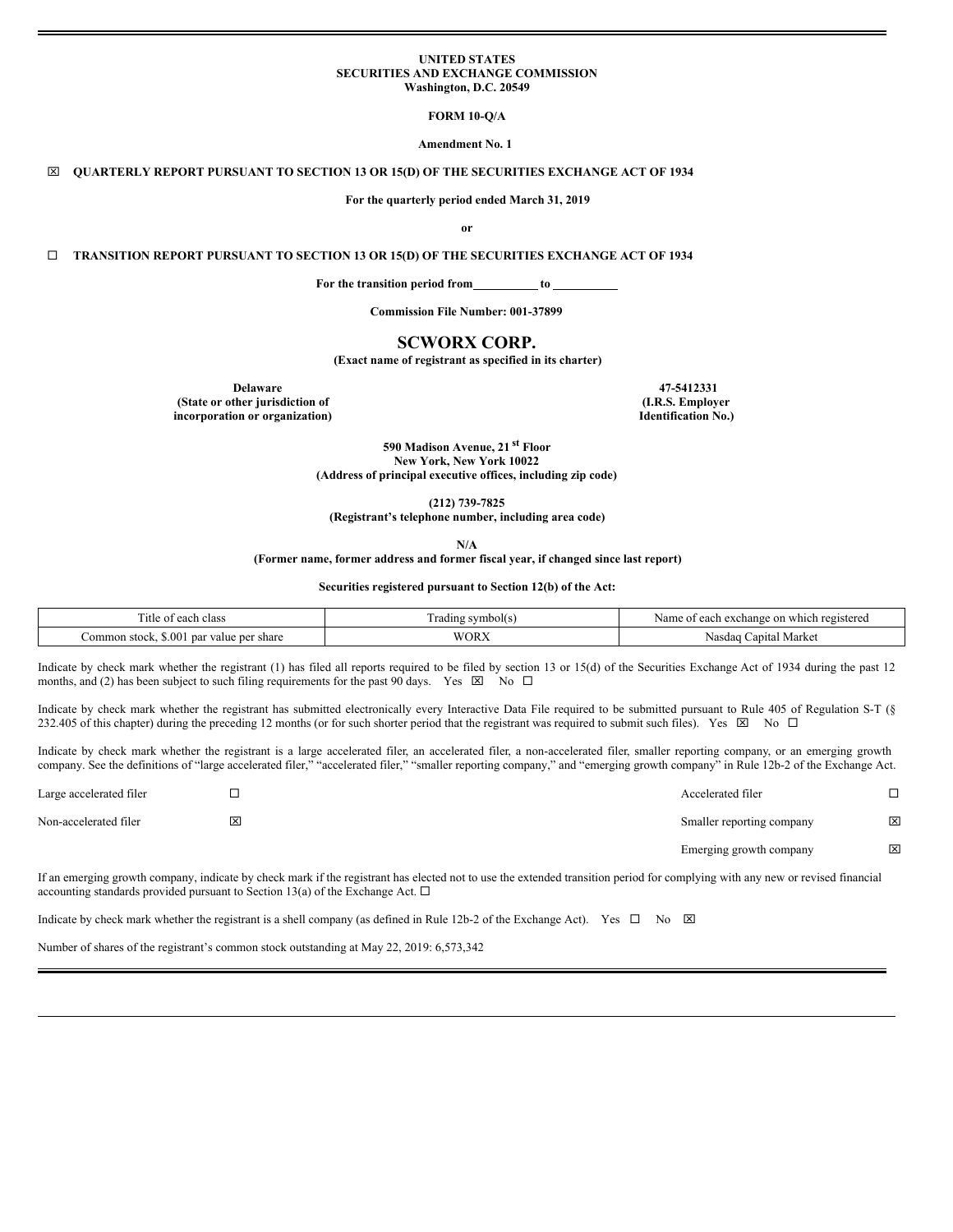#### **Explanatory Note**

The sole purpose of this Amendment No. 1 to the Quarterly Report on Form 10-Q (the "Form 10-Q") of SCWorx Corp. for the quarterly period ended March 31, 2019, filed with the Securities and Exchange Commission on May 23, 2019, is to file new Exhibits 31.1 and 31.2, which replace the previously filed versions of those exhibits and to furnish Exhibit 101 to the Form 10-Q in accordance with Rule 405 of Regulation S-T. Exhibit 101 to the Form 10-Q provides the consolidated financial statements and related notes from the Form 10-Q formatted in XBRL (eXtensible Business Reporting Language).

Exhibit 101 consists of the following eXtensible Business Reporting Language (XBRL) interactive data files that were omitted from the Form 10-Q:

- 101. INS XBRL Instance Document
- 101. SCH XBRL Taxonomy Extension Schema Document
- 101. CAL XBRL Taxonomy Extension Calculation Linkbase Document
- 101. DEF XBRL Taxonomy Extension Definition Linkbase Document
- 101. LAB XBRL Taxonomy Extension Label Linkbase Document
- 101. PRE XBRL Taxonomy Extension Presentation Linkbase Document

Except for the items described above, no other changes have been made to the Form 10-O. This Amendment No. 1 to the Form 10-O speaks as of the original filing date of the Form 10-Q, does not reflect events that may have occurred subsequent to the original filing date, and does not modify or update in any way disclosures made in the original Form 10-Q.

Pursuant to Rule 406T of Regulation S-T, the interactive data files on Exhibit 101 hereto are deemed not filed or part of a registration statement or prospectus for purposes of Sections 11 or 12 of the Securities Act of 1933, as amended, are deemed not filed for purposes of Section 18 of the Securities Exchange Act of 1934, as amended, and otherwise are not subject to liability under those sections.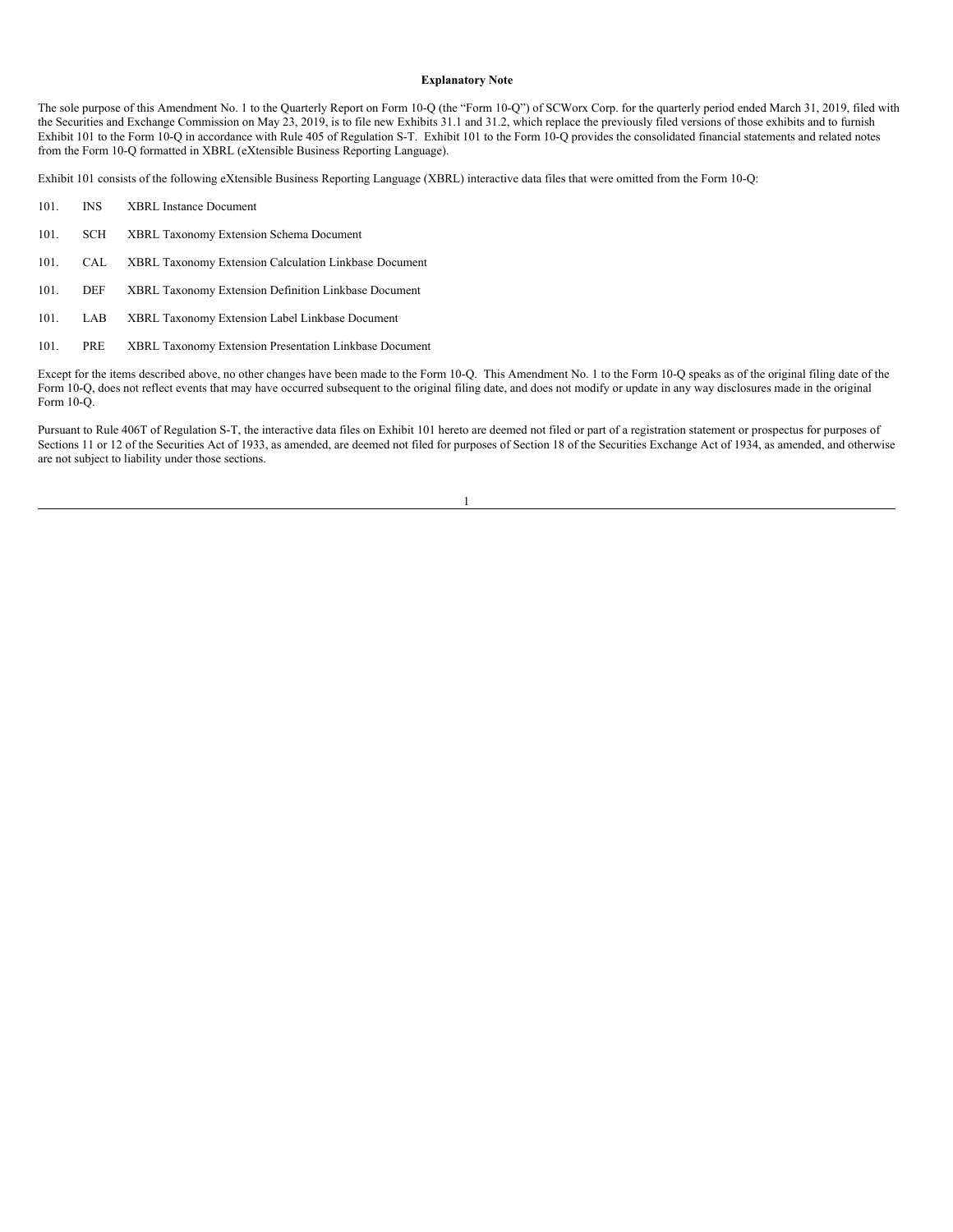### **PART II-OTHER INFORMATION**

### **Item 6. Exhibits.**

### **EXHIBIT INDEX**

Pursuant to the rules and regulations of the SEC, the Company has filed certain agreements as exhibits to this Quarterly Report on Form 10-Q. These agreements may contain representations and warranties by the parties. These representations and warranties have been made solely for the benefit of the other party or parties to such agreements and (i) may have been qualified by disclosures made to such other party or parties, (ii) were made only as of the date of such agreements or such other date(s) as may be specified in such agreements and are subject to more recent developments, which may not be fully reflected in the Company's public disclosure, (iii) may reflect the allocation of risk among the parties to such agreements and (iv) may apply materiality standards different from what may be viewed as material to investors. Accordingly, these representations and warranties may not describe the Company's actual state of affairs at the date hereof and should not be relied upon.

| <b>Exhibit Number</b> | <b>Description</b>                                                                                                                                                                                                             |
|-----------------------|--------------------------------------------------------------------------------------------------------------------------------------------------------------------------------------------------------------------------------|
| 3.1                   | Certificate of Incorporation, as amended February 1, 2019 (Incorporated by reference to exhibit 3.1 to the Company's Annual Report on form 10-Kfiled April<br>.2019)                                                           |
| 3.3                   | Amended and Restated Bylaws (Incorporated by reference to Exhibit 3.3 to the Company's Registration Statement on Form S-1 (File No. 333-213166) filed<br>with the SEC on August $16, 2016$                                     |
| <u>10.1</u>           | Second Amended and Restated 2016 Equity Incentive Plan (Incorporated by reference to Annex A to the Company's Definitive Proxy Statement filed with the<br><b>SEC</b> on January 17, 2019)                                     |
| 10.3                  | Warrant dated December 18, 2018 issued to SCWorx related to \$275,000 convertible note (Incorporated by reference to exhibit 10.3 to the Company's current<br>report filed December 19, 2018)                                  |
| 10.4                  | Share Exchange Agreement with SCWorx Corp dated August 20, 2018, as amended December 18, 2018 (Incorporated by reference to exhibit 10.4 to the<br>Company's current report filed December 19, 2018)                           |
| 10.5                  | Securities Purchase Agreement for up to \$9 million Preferred Stock Units, executed by the registrant December 18, 2018 (Incorporated by reference to exhibit<br>10.5 to the Company's current report filed December 19, 2018) |
| 10.6                  | Certificate of Designations of Series A Convertible Preferred Stock (Incorporated by reference to exhibit 10.6 to the Company's current report filed December<br>19, 2018)                                                     |
| 10.7                  | Form of Warrant related to Series A Convertible Preferred Stock (Incorporated by reference to exhibit 10.7 to the Company's current report filed December<br>19, 2018)                                                         |
| 10.20                 | Executive Employment Agreement between the Company and John Price, effective February 1, 2019 (Incorporated by reference to exhibit 10.20 to the<br>Company's Annual Report on form 10-K filed April 1, 2019)                  |
| <u>10.21</u>          | Executive Employment Agreement between the Company and Marc Schessel, effective February 1, 2019 (Incorporated by reference to exhibit 10.21 to the<br>Company's Annual Report on form 10-K filed April 1, 2019)               |
| 31.1                  | Certification of Chief Executive Officer pursuant to Section 302 of the Sarbanes-Oxley Act of 2002 <sup>**</sup>                                                                                                               |
| <u>31.2</u>           | Certification of Chief Financial Officer pursuant to Section 302 of the Sarbanes-Oxley Act of 2002 <sup>**</sup>                                                                                                               |
| 32.1                  | Section 1350 Certification of the Chief Executive Officer*                                                                                                                                                                     |
| 32.2                  | Section 1350 Certification of the Chief Financial Officer*                                                                                                                                                                     |
| 101.INS               | XBRL Instance Document***                                                                                                                                                                                                      |
| 101.SCH               | XBRL Taxonomy Extension Schema Document***                                                                                                                                                                                     |
| 101.CAL               | XBRL Taxonomy Calculation Linkbase Document***                                                                                                                                                                                 |
| 101.LAB               | XBRL Taxonomy Label Linkbase Document ***                                                                                                                                                                                      |
| 101.PRE               | XBRL Taxonomy Presentation Linkbase Document***                                                                                                                                                                                |
|                       | .                                                                                                                                                                                                                              |

101.DEF XBRL Taxonomy Extension Definition Document \*\*\*

Previously filed as an exhibit to the Form 10-Q.

Filed herewith

\*\*\* Furnished with this Form 10-Q/A. In accordance with Rule 406T of Regulation S-T, the interactive data files on Exhibit 101 hereto are deemed not filed or part of a registration statement or prospectus for the purposes of Sections 11 or 12 of the Securities Act of 1933, as amended, are deemed not filed for purposes of Section 18 of the Securities Exchange Act of 1934, as amended, and otherwise are not subject to liability under these sections.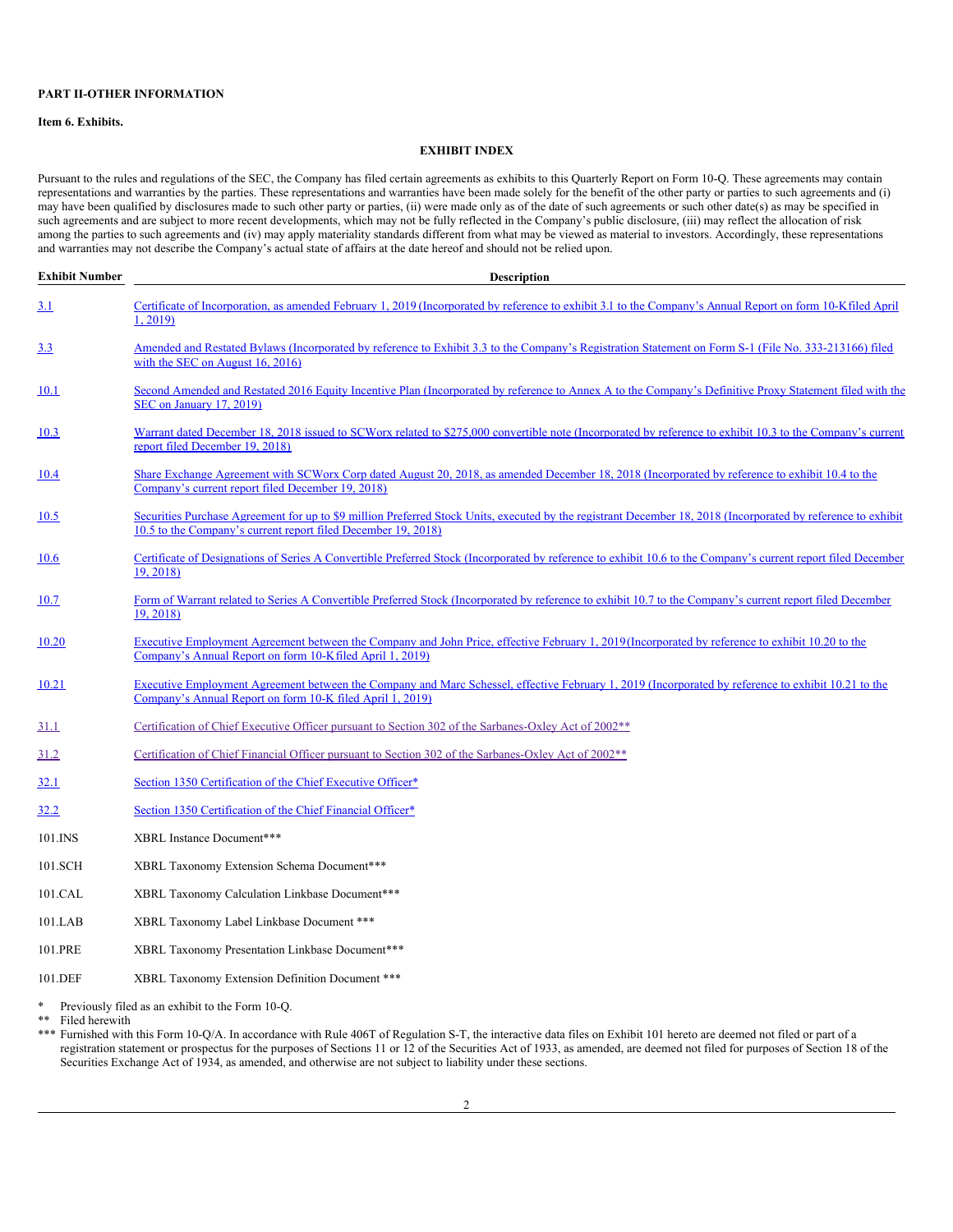## **SIGNATURES**

Pursuant to the requirements of the Securities Exchange Act of 1934, the registrant has duly caused this report to be signed on its behalf by the undersigned, thereunto duly authorized.

Date: May 24, 2019 By: *By* Marc S. Schessell, Marc S. Schessell, Marc S. Schessell, Marc S. Schessell, Marc S. Schessell, Marc S. Schessell, Marc S. Schessell, Marc S. Schessell, Marc S. Schessell, Marc S. Schessell, Marc

# **SCWORX CORP.**

| Bv:    | /s/ Marc S. Schessel          |
|--------|-------------------------------|
| Name:  | Marc S. Schessel              |
| Title: | Chief Executive Officer       |
|        | (Principal Executive Officer) |
|        |                               |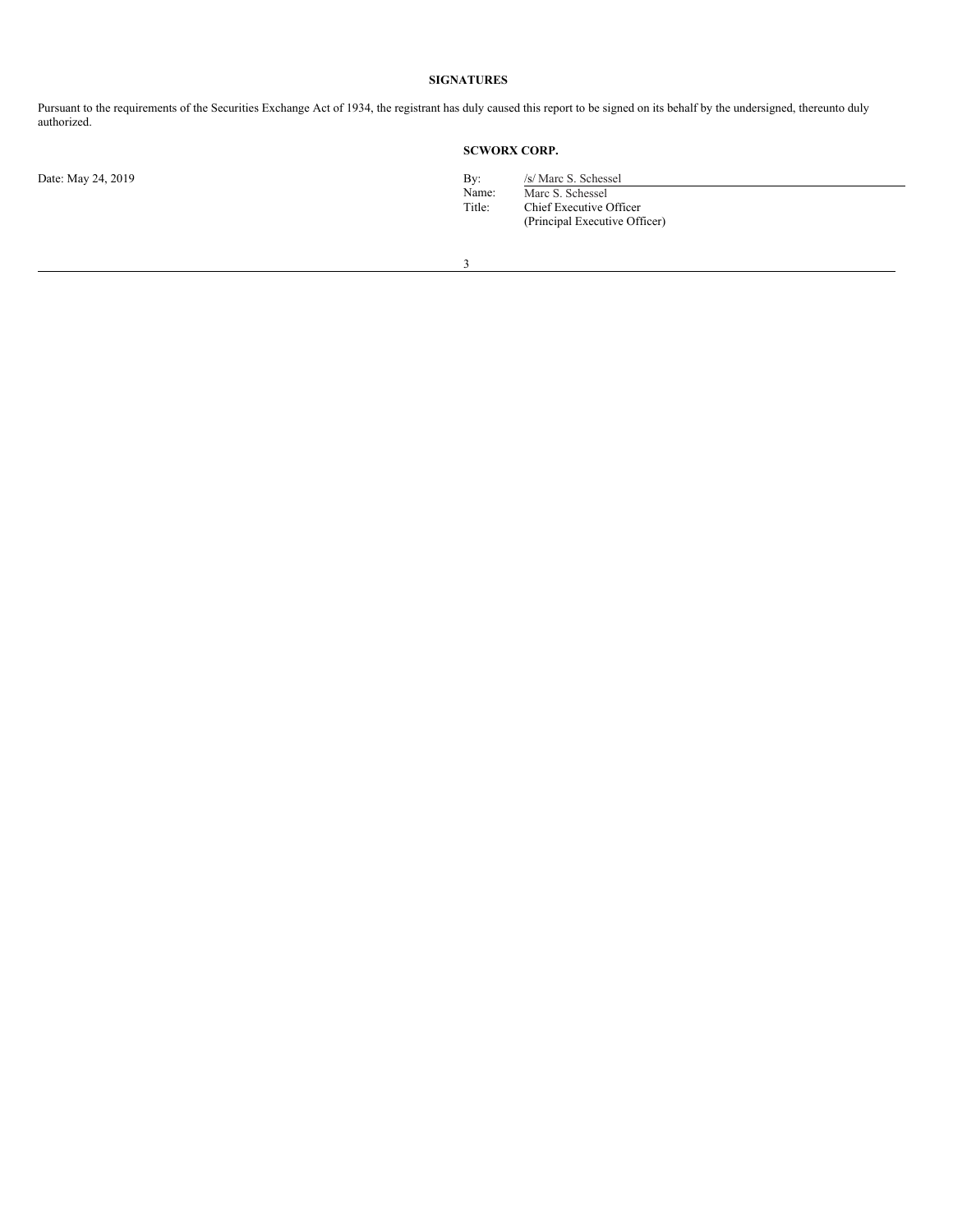# **SIGNATURES**

Pursuant to the requirements of the Securities Exchange Act of 1934, the registrant has duly caused this report to be signed on its behalf by the undersigned, thereunto duly authorized.

Date: May 24, 2019 By: *By*<br>Ni

# **SCWORX CORP.**

| By:    | /s/ John Price                 |  |
|--------|--------------------------------|--|
| Name:  | John Price                     |  |
| Title: | Chief Financial Officer        |  |
|        | (Principal Financial Officer)  |  |
|        | (Principal Accounting Officer) |  |
|        |                                |  |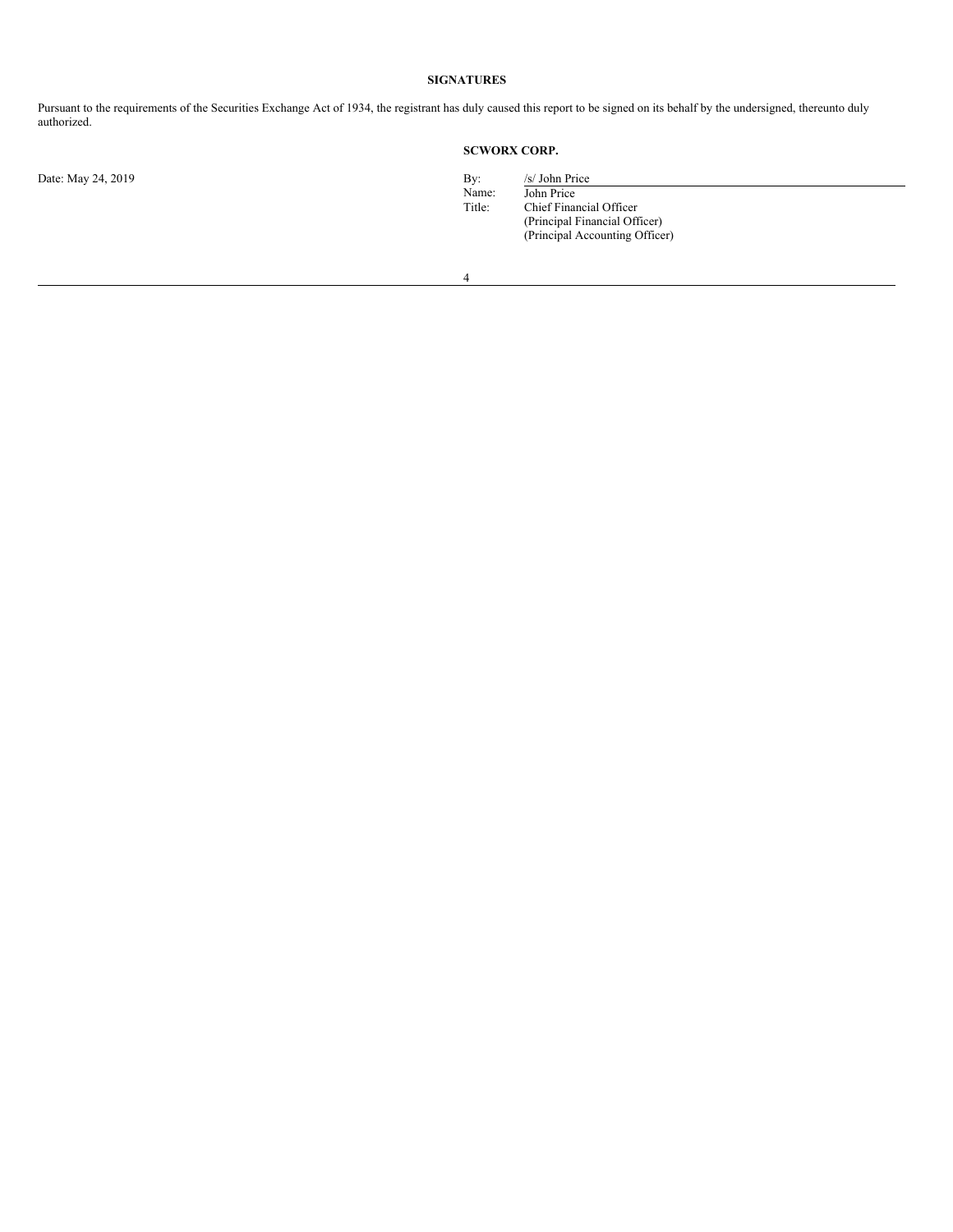### **CERTIFICATION**

#### <span id="page-5-0"></span>I, Marc S. Schessel, certify that:

1. I have reviewed this Form 10-Q/A for the period ending March 31, 2019 of SCWorx Corp.;

2. Based on my knowledge, this report does not contain any untrue statement of a material fact or omit to state a material fact necessary to make the statements made, in light of the circumstances under which such statements were made, not misleading with respect to the period covered by this report;

3. Based on my knowledge, the financial statements, and other financial information included in this report, fairly present in all material respects the financial condition, results of operations and cash flows of the registrant as of, and for, the periods presented in this report;

4. The registrant's other certifying officer(s) and I are responsible for establishing and maintaining disclosure controls and procedures (as defined in Exchange Act Rules 13a-15(e) and 15d-15(e)) and internal control over financial reporting (as defined in Exchange Act Rules 13a-15(f) and 15d-15(f)) for the registrant and have:

(a) Designed such disclosure controls and procedures, or caused such disclosure controls and procedures to be designed under our supervision, to ensure that material information relating to the registrant, including its consolidated subsidiaries, is made known to us by others within those entities, particularly during the period in which this report is being prepared;

(b) Designed such internal control over financial reporting, or caused such internal control over financial reporting to be designed under our supervision, to provide reasonable assurance regarding the reliability of financial reporting and the preparation of financial statements for external purposes in accordance with generally accepted accounting principles;

(c) Evaluated the effectiveness of the registrant's disclosure controls and procedures and presented in this report our conclusions about the effectiveness of the disclosure controls and procedures, as of the end of the period covered by this report based on such evaluation; and

(d) Disclosed in this report any change in the registrant's internal control over financial reporting that occurred during the registrant's most recent fiscal quarter (the registrant's fourth fiscal quarter in the case of an annual report) that has materially affected, or is reasonably likely to materially affect, the registrant's internal control over financial reporting; and

5. The registrant's other certifying officer(s) and I have disclosed, based on our most recent evaluation of internal control over financial reporting, to the registrant's auditors and the audit committee of the registrant's board of directors (or persons performing the equivalent functions):

(a) All significant deficiencies and material weaknesses in the design or operation of internal control over financial reporting which are reasonably likely to adversely affect the registrant's ability to record, process, summarize and report financial information; and

(b) Any fraud, whether or not material, that involves management or other employees who have a significant role in the registrant's internal control over financial reporting.

Date: May 24, 2019 **By:** */s/* Marc S. Schessel

Marc S. Schessel Chief Executive Officer (Principal Executive Officer)